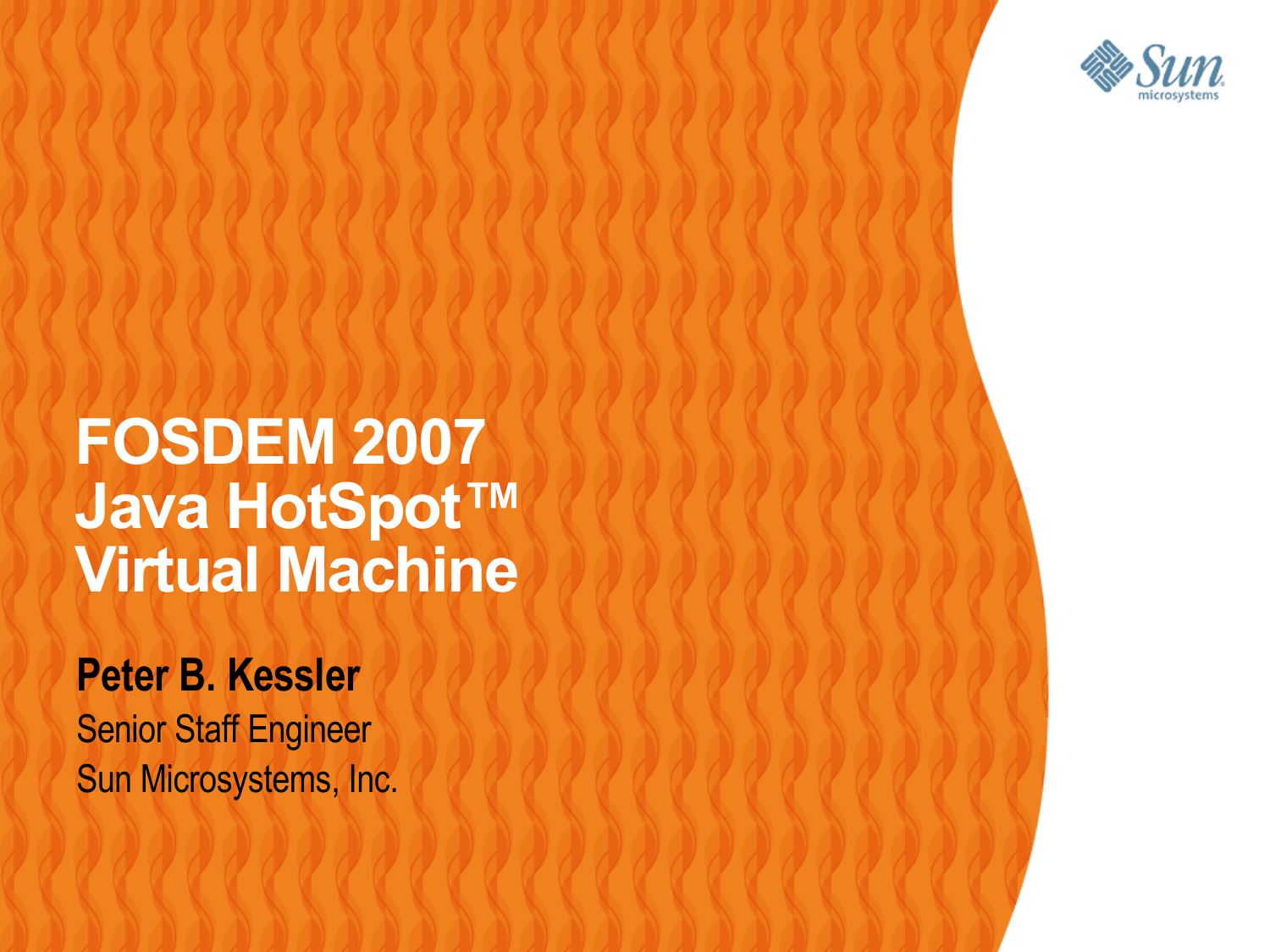

### **What Does the Virtual Machine Do?**

- Bytecode execution
	- > Interpreter (also does profiling)
	- > 2 runtime compilers: **-client** and **-server**
	- > On-stack replacement (OSR)
- Storage allocation and garbage collector > Fast inline allocation; concurrent, parallel collectors
- Runtimes
	- > Start up, shut down, class loading, threads, synchronization, safepoints, interactions with operating system, *etc*.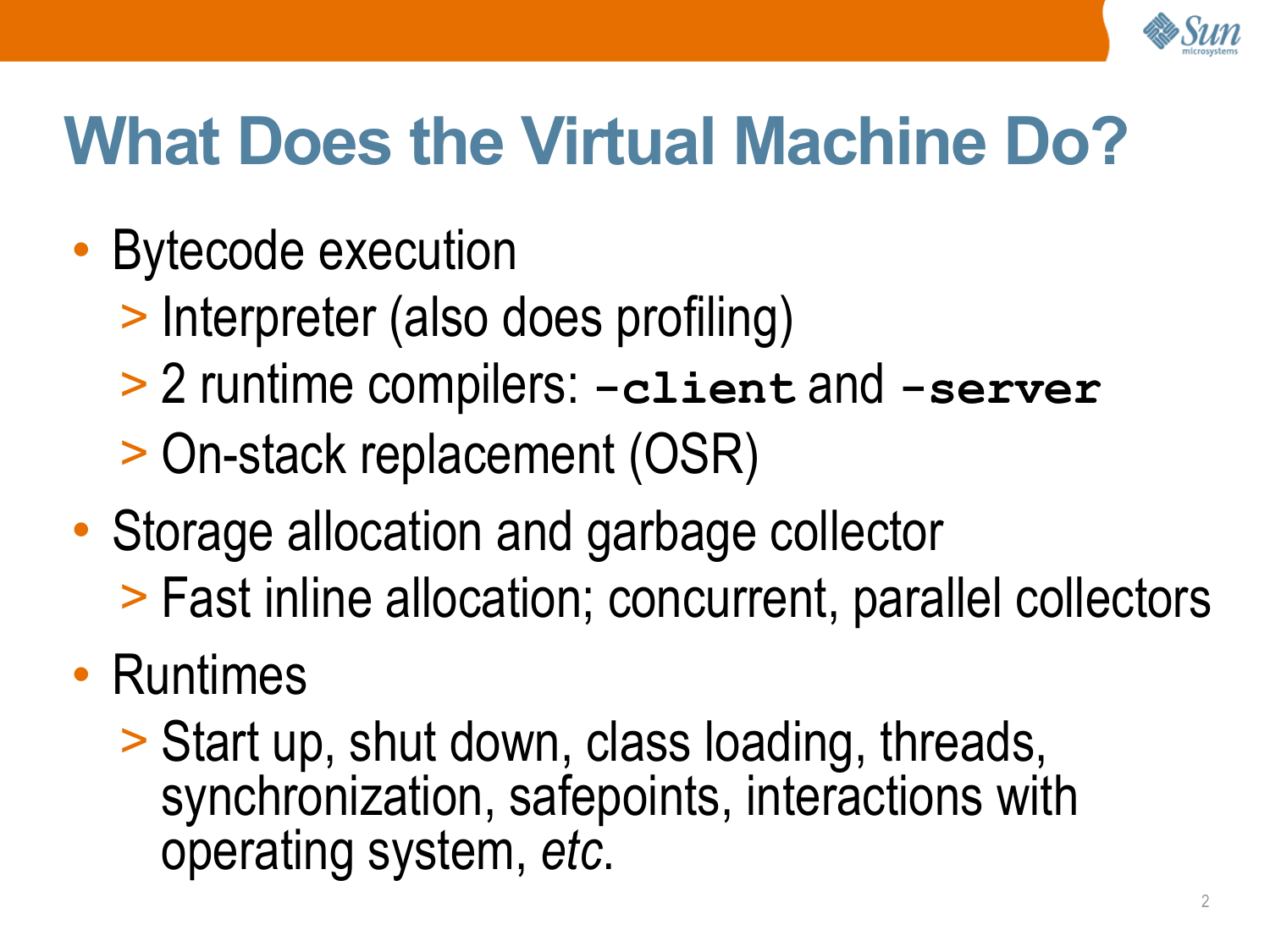

## **Interactions with the Platform**

- Few API's
	- > jni.h
	- > JVM/TI
- "Intrinsification" of hot, or easy, or critical methods
	- > java.lang.Math.sin
	- > java.lang.String.indexOf
	- > sun.misc.Unsafe.compareAndSwapInt
- Mostly implementation
	- > Can be on a different release cycle than the JRE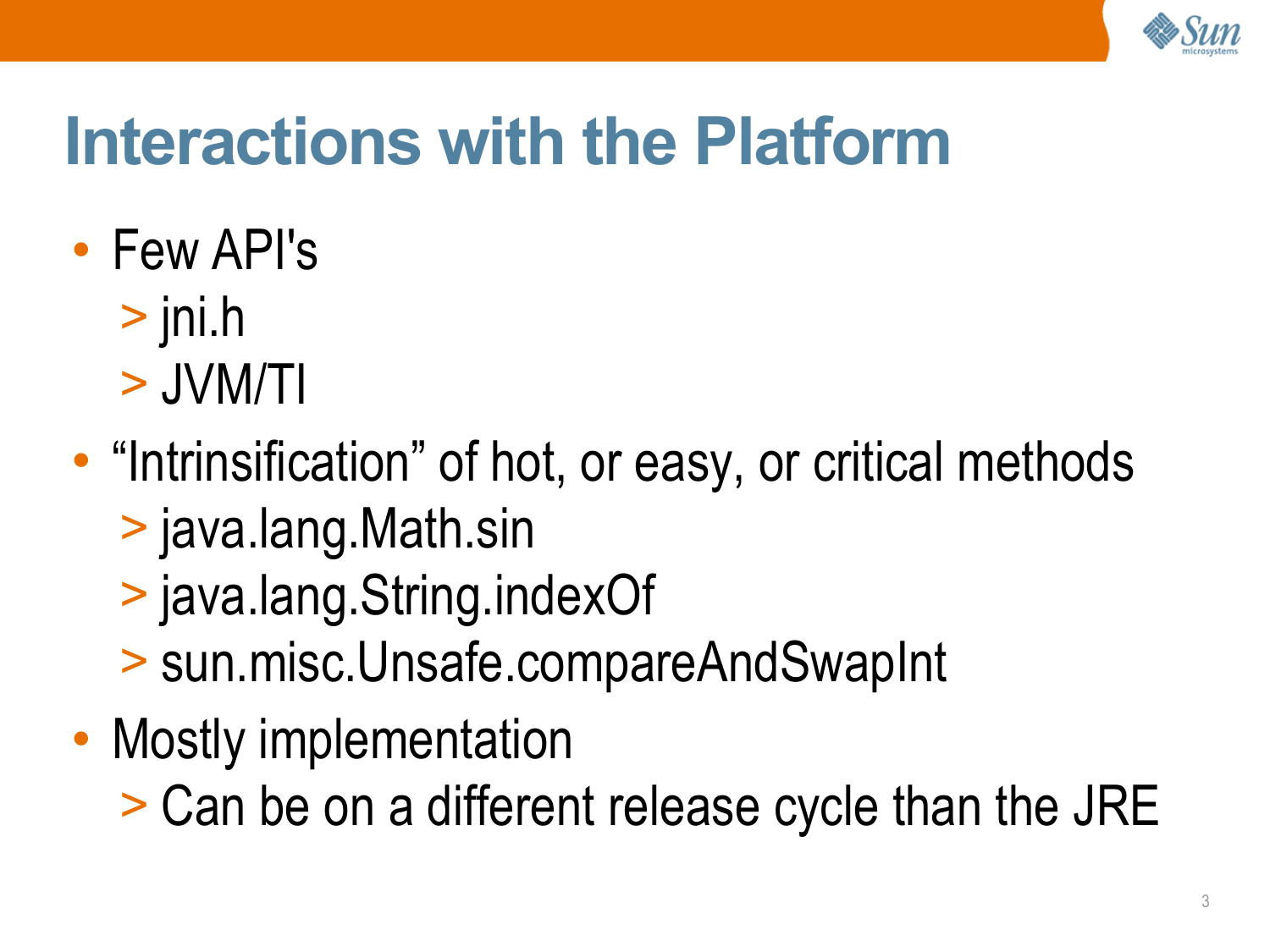

#### **Some Things to Know (1) Mark word in every object**

| <b>Bitfields</b>         |     |          | Tag | <b>State</b>             |
|--------------------------|-----|----------|-----|--------------------------|
| Hashcode                 | Age | $\Omega$ | 01  | Unlocked                 |
| Lock record address      |     |          | 00  | Light-weight locked      |
| <b>Monitor address</b>   |     |          | 10  | Heavy-weight locked      |
| Forwarding address, etc. |     |          | 11  | <b>Marked for GC</b>     |
| Thread ID                | Age |          | 01  | <b>Biased / biasable</b> |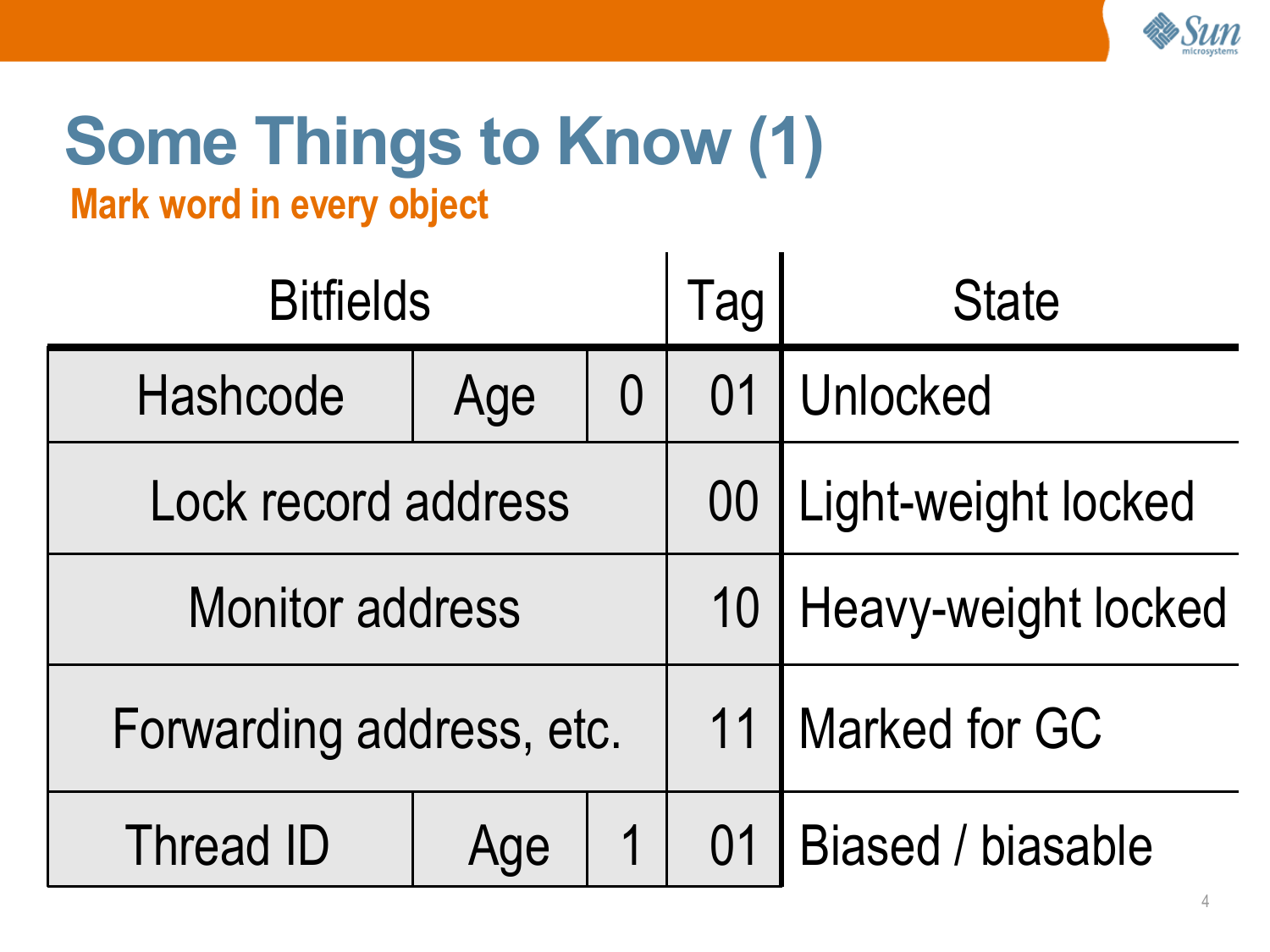

#### **Some Things to Know (2) Klass in every object**

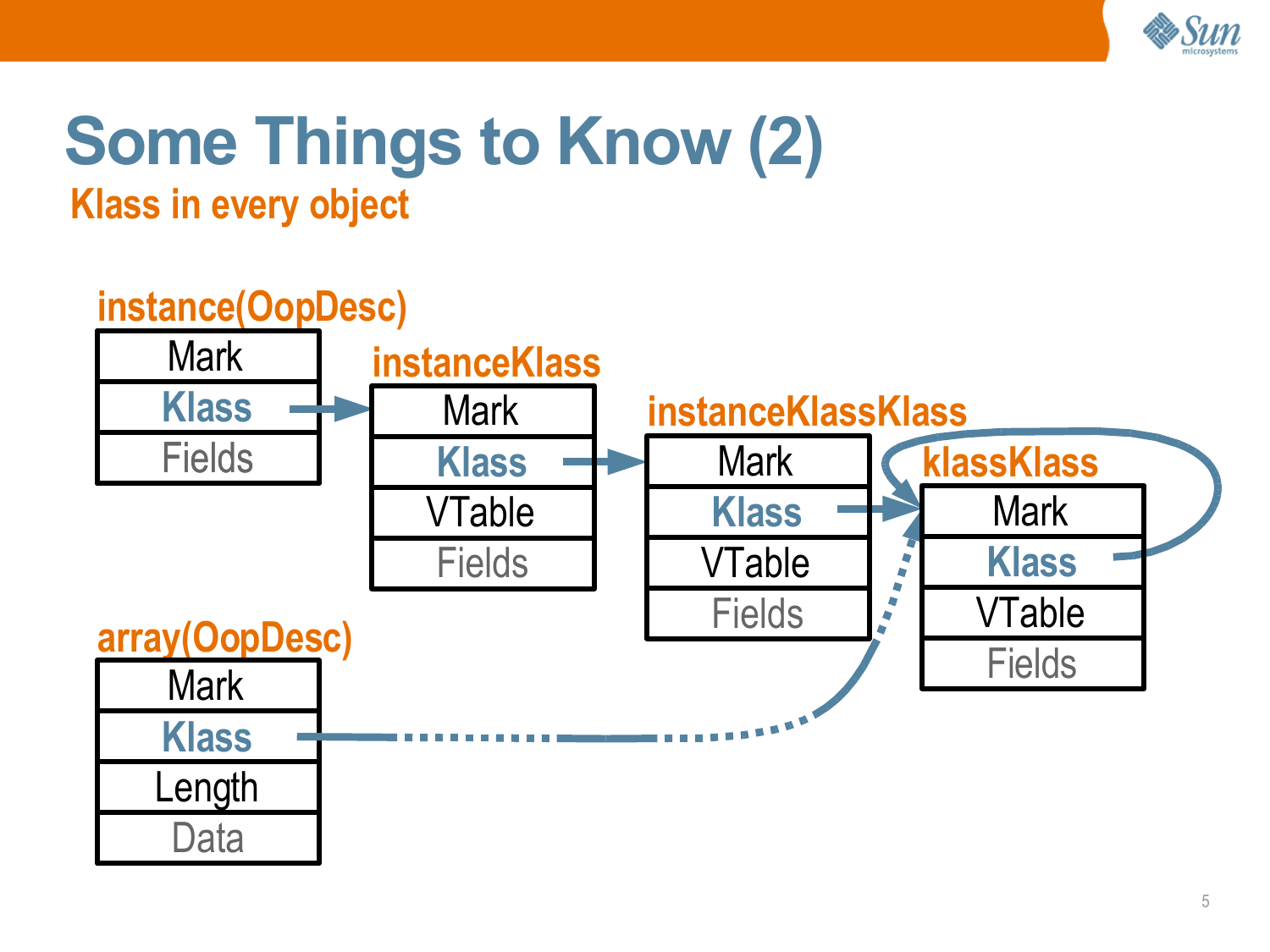

### **Process**

- Plan features, or get bug reports
- Discuss with group, *etc*.
- Write code
- Test for correctness, performance impact
- Code review by 2 other engineers
- Nightly testing in group workspace
- Integration testing in VM workspace
- "Big Apps" tests, cross-platform performance tests
- Backport (if necessary)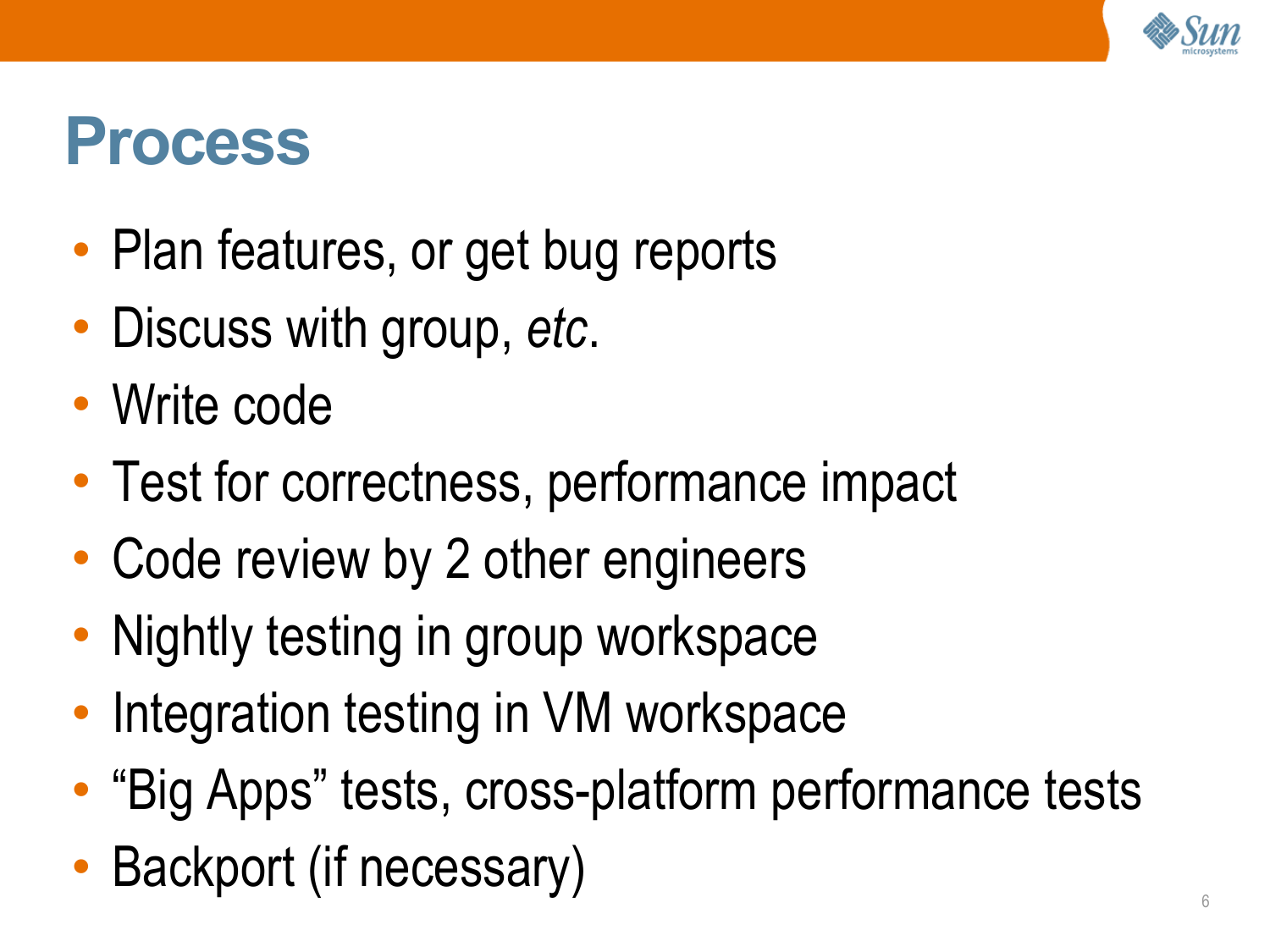

### **Actual Code!**

- Coming up on 10 years of coding
- 188K lines of code
- 136 contributors + sponsored changes > *You could be next!*
- The virtual machine is already out under GPLv2
- Competition drives innovation > So do real applications and customers
- What's fun about it?
	- > Complex multithreaded program that has to work perfectly!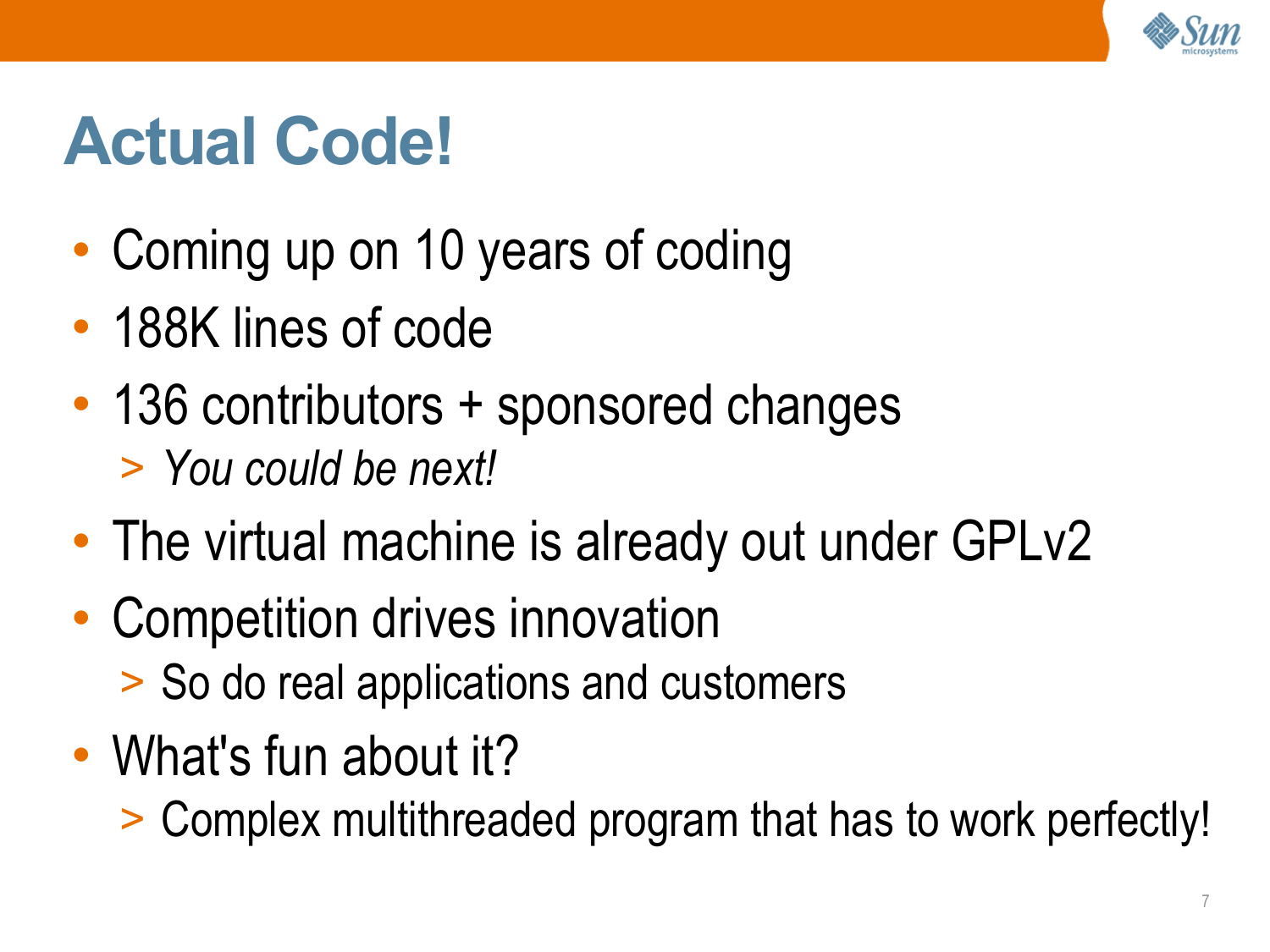

### **Outside Projects**

- University of Linz, Austria
	- > "Escape Analysis in the Context of Dynamic Compilation and Deoptimization" , Thomas Kotzmann, Ph.D.
	- > "Linear Scan Register Allocation for the Java HotSpot? Client Compiler" , Christian Wimmer, M.S., 2004
	- > Others papers with Hanspeter Mössenböck
- Doug Lea, SUNY Oswego
	- > Changes for JSR-133: memory model and threads